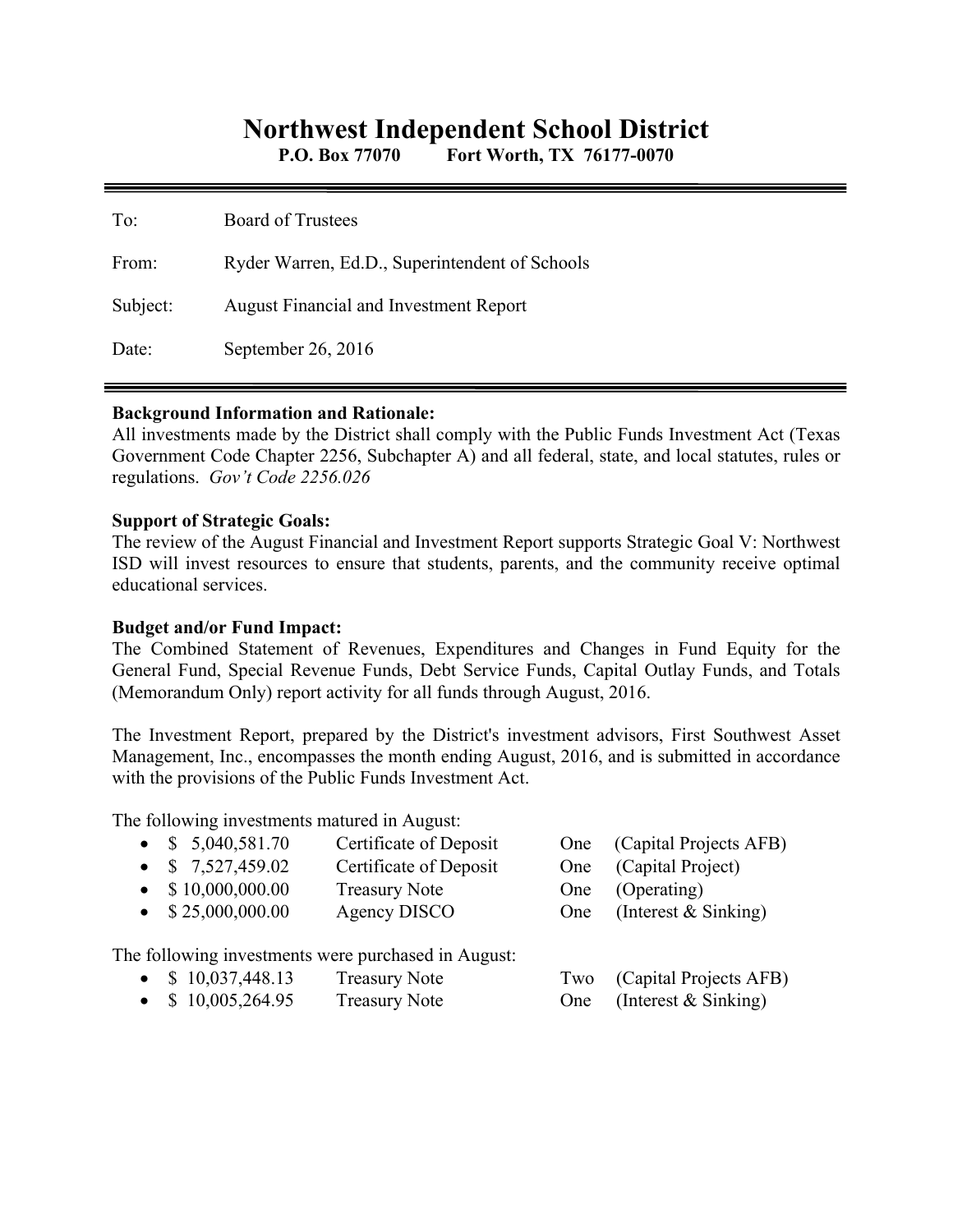Investments for the District's General Fund, Debt Service Funds, Capital Projects Funds, and Internal Service Funds total \$197,218,752.90 as of August 31, 2016.

|                               | Yield           |                     |
|-------------------------------|-----------------|---------------------|
|                               | to              |                     |
| <b>Fund</b>                   | <b>Maturity</b> | <b>Market Value</b> |
| General Fund                  | 0.617%          | 71,460,581.61       |
| Special Revenue Funds         | 0.586%          | 1,165,463.73        |
| Debt Service Funds            | 0.606%          | 22,048,935.09       |
| <b>Capital Projects Funds</b> | 0.459%          | 63,856,135.34       |
| Capital Projects Funds - AFB  | 0.517%          | 38,687,637.13       |
| Total                         | $0.545\%$       | \$197,218,752.90    |

Board Policy states that, "The investment portfolio shall be diversified in terms of investment instruments, maturity scheduling, and financial institutions to reduce risk of loss resulting from over concentration of assets in a specific class of investments, specific maturity, or specific issuer."

The District portfolio is concentrated in terms of **investment instruments** (Certificates of Deposit). These concerns are addressed by the low risk nature of the certificates of deposit and the maintenance of collateral by the various financial institutions to guarantee the safety of the investments.



| <b>Portfolio Composition by Security Type</b> |       | <b>Portfolio Composition by Issuer</b> |     |
|-----------------------------------------------|-------|----------------------------------------|-----|
| Local Government Investment Pool              | $9\%$ | Texpool                                | 9%  |
| Certificates of Deposit                       | 36%   | Plains                                 | 19% |
| <b>Bank Deposit</b>                           | 11%   | Compass                                | 11% |
| <b>Agency Bullet</b>                          | 9%    | <b>FNMA</b>                            | 6%  |
| Treasury                                      | 33%   | US Treasury                            | 33% |
| <b>AGCY DISCO</b>                             | 3%    | Other Issuers                          | 16% |
|                                               |       | Woodhaven                              | 6%  |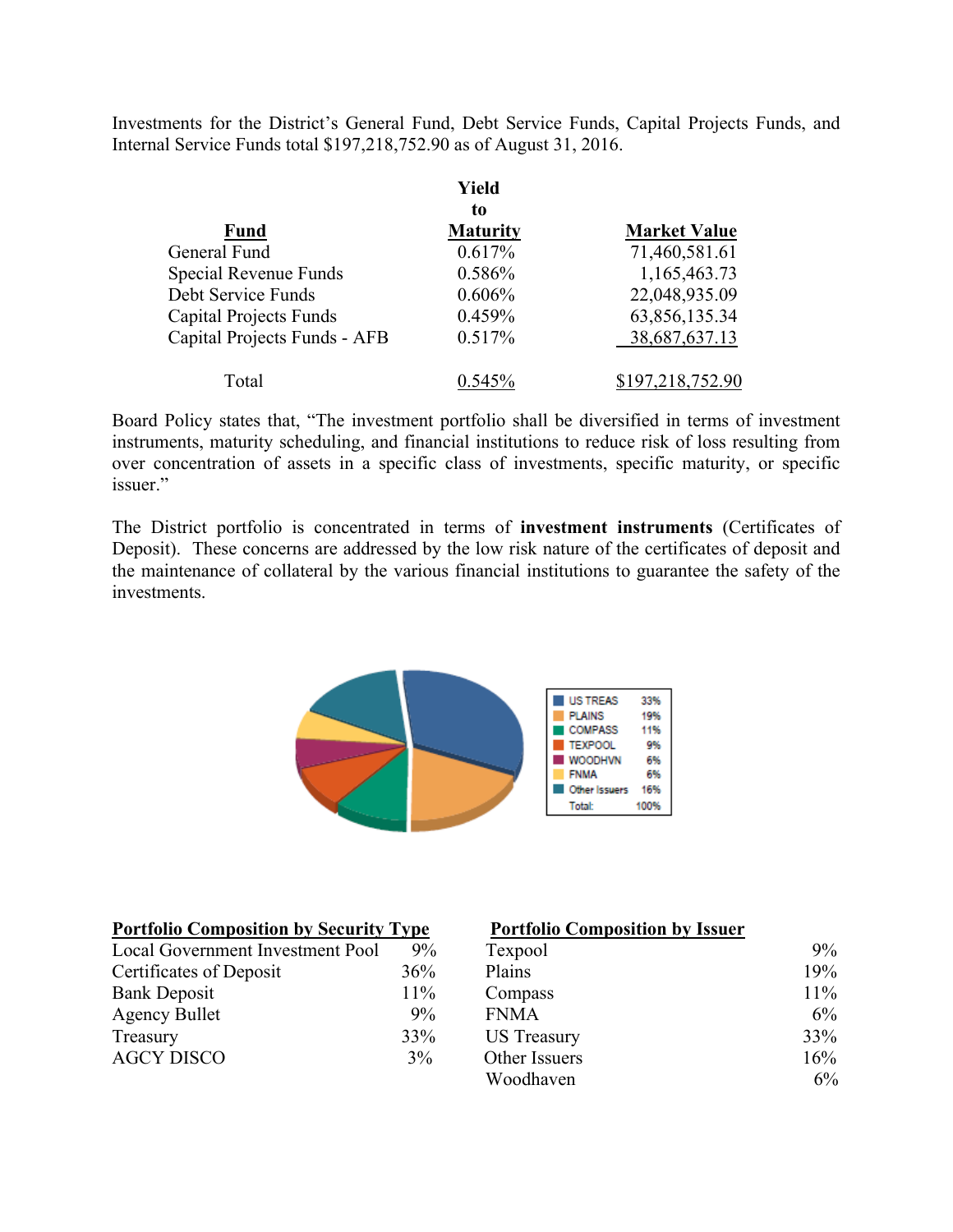

The District portfolio is diversified in terms of **maturity scheduling:** 

|                 | <b>Maturity Schedule</b> |                 |
|-----------------|--------------------------|-----------------|
| Overnight       | 39%                      | \$76,186,196.28 |
| $0 - 3$ Months  | 25%                      | 49,826,520.74   |
| $3 - 6$ Months  | 18%                      | 36,168,010.94   |
| $6 - 12$ Months | 18%                      | 35,038,024.94   |

The District portfolio currently outperforms all the **benchmark comparisons**.



Note 1: CMT stands for Constant Maturity Treasury, This data is published in Federal Reserve St.<br>standard industry benchmark for Treasury securities. The CMT benchmarks are moving averages.<br>1-year and 2-year CMT's are the ase H.15 and represents an a al Relea rage of all actively traded Treasury se rities having that time remaining until maturity. This is a us 3 months, the 6-month CMT is the daily average for the previous 6 months, and the oving averages. The 3-month CMT is the daily average for the p Note 2: Benchmark data for TexPool is the monthly average yield.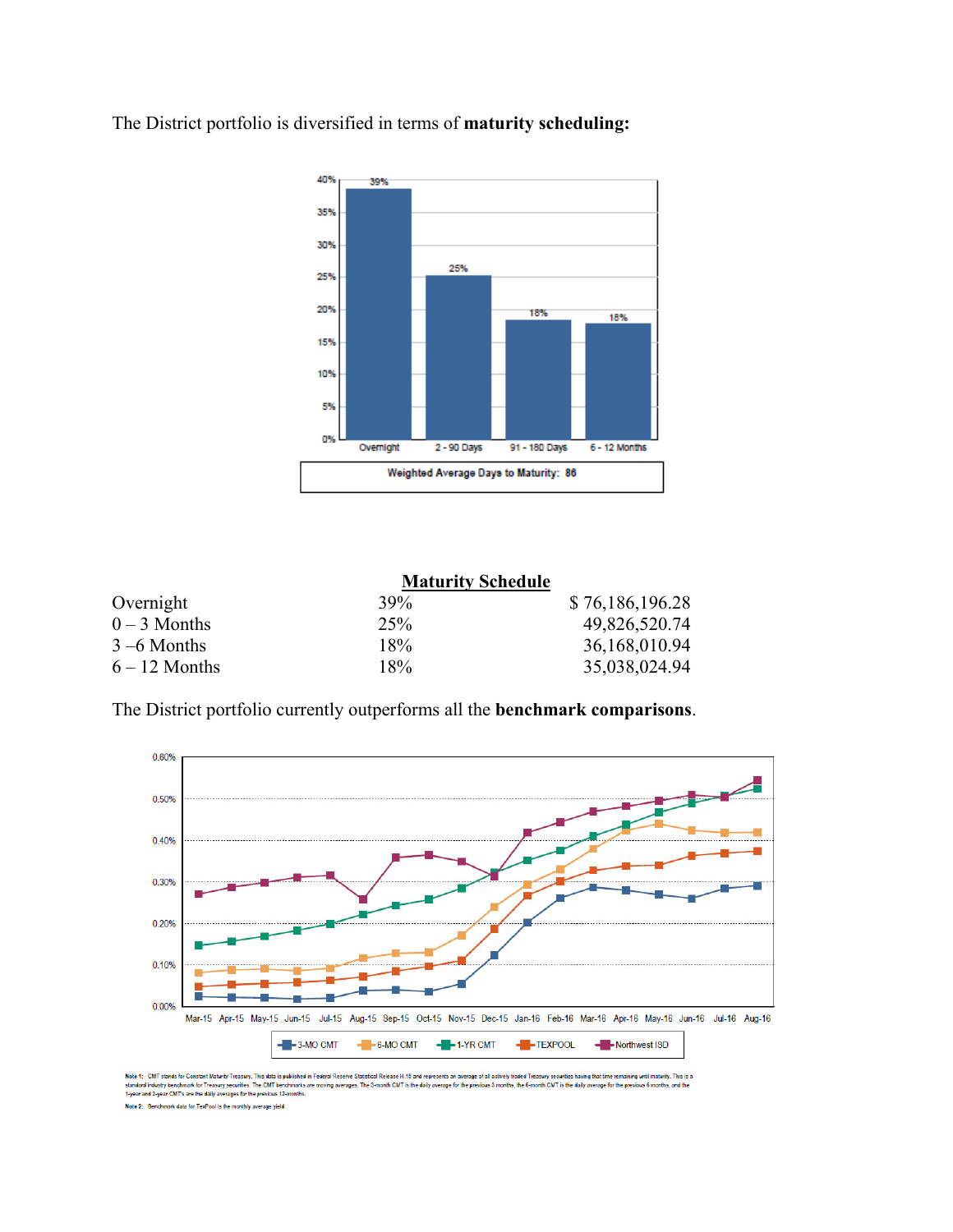

# The **TexPool Economic & Market Commentary for September, 2016**, notes that,

# **Liquidity, liquidity, liquidity.**

Not quite "location, location, location," but as the implementation date for the new SEC money market fund reforms draws near, cash managers have a mantra that is as all encompassing as that famous Realtor one.

The long-term impact of the money fund reforms that take effect on Oct. 14 has dominated the dialogue to this point, and for good reason. As is well known by now, investors and institutions have been forced to decide if they want to stay in the two categories of money funds institutional prime and tax-free (municipal) funds—that will have to float the net asset value (NAV) of their shares, or move into government money market portfolios. The latter will retain the ability to use amortized cost for daily pricing and as such, retain their stable NAV of \$1.00. It is not just a case of some investors preferring a stable NAV, many must go that route because of their policies regarding risk.

But managers of floating NAV portfolios have plenty to figure out themselves due to the new rules. First and foremost, cash managers and their firms have been working hard to strategize about the future cash flows and to offer their clients new options and products, as we have. Most managers are in a holding pattern as prime and muni clients Security selection and yield are always prominent, but the responsible approach is to be able to service clients in whatever decision they make.

Actually, most money market firms have a good idea what their clients will do, if they haven't already done it. But we respect their right to change their minds, so redemptions need to be more of a focus than decision-making based on expectations of the Fed's next rate hike or even on value. With the prime money market yield curve, i.e., the London interbank offered rate (Libor), currently so high above that of the Treasury yield curve, many clients are going to wait until the last minute to switch to grab as much yield as possible. So, although our prime portfolios' weighted average maturity (WAM) targets remain at 35-45 days, they are presently in the low